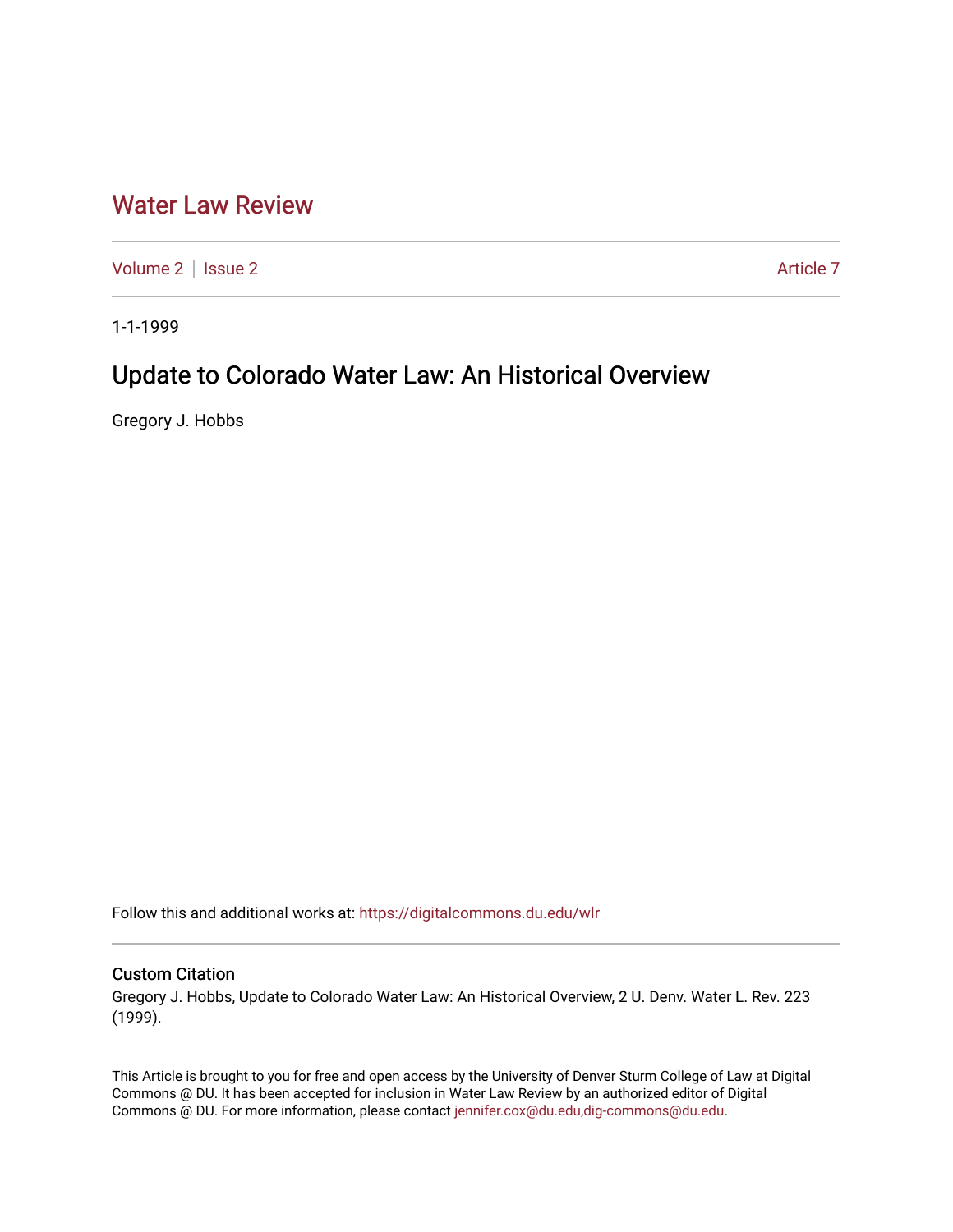## **ARTICLE UPDATE**

### **UPDATE TO**

#### *COLORADO WATER LAW. AN IHSTORICAL OVERVIEW*

#### THE HONORABLE GREGORY J. HOBBS, JR.

To provide our readers with the most up-to-date water law information, the editors will periodically include updates of works previously published in the *Water Law Review.* The following is an update to *Colorado Water Law: An Historical Overview, Appendix* - *Colorado Water Law: A Synopsis of Statutes and Case Law,* selected by The Honorable Gregory J. Hobbs, Jr., and published in the *Water Law Review,* Volume 1, Issue 1.

### **Chatfield East Well Company, Ltd. v. Chatfield East Property Owners Ass'n**

"Waters of the natural stream, including tributary ground water, belong to the public and are subject to use under Colorado's constitutional prior appropriation doctrine and implementing statutes. Rights of use thereto become perfected property rights upon application to beneficial use. In contrast, the right to use water in designated ground water basins, nontributary water outside of designated ground water basins, or any Dawson, Denver, Arapahoe, or Laramie-Fox Hills ground water outside of a designated ground water basin, is governed by the provisions of the Groundwater Management Act. Ground water located in designated basins is subject to a modified system of prior appropriation administered by the ground water commission. Use of nontributary ground water and Denver Basin aquifer water outside of designated ground water basins is subject to the provisions of section 37-90-137(4). Regardless of whether water rights are obtained in accordance with prior appropriation law, or pursuant to the Ground Water Management Act, no person "owns" Colorado's public water resource as a result of land ownership."

Chatfield East Well Co., Ltd. v. Chatfield East Property Owners Assoc., 956 P.2d 1260, 1268 (Colo. 1998) (citations omitted).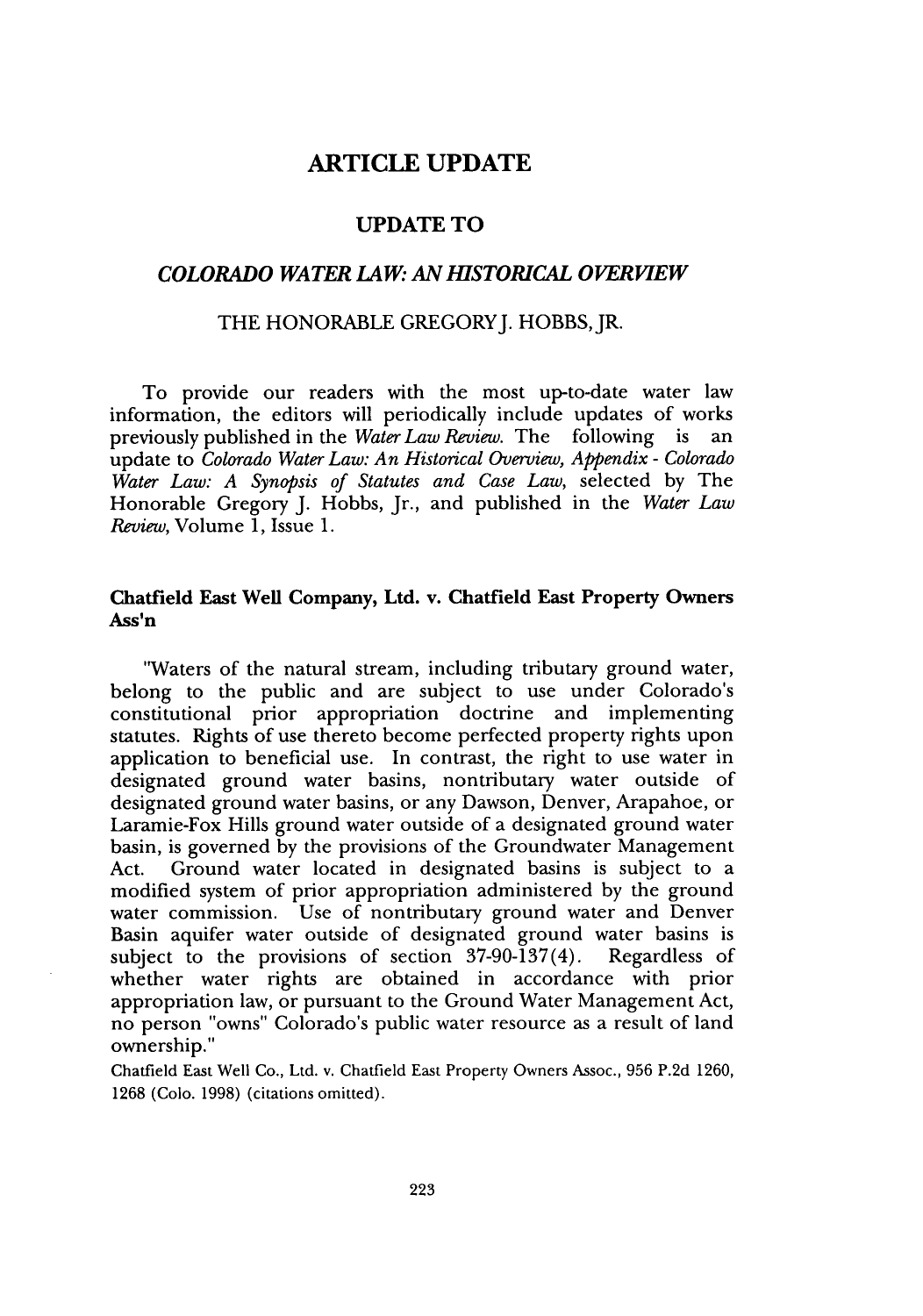"In *Bayou Land Co. v. Talley* we reiterated that a right to use nontributary ground water outside of a designated basin is purely a function of statute and landowners do not have an absolute right to ownership of water underneath their land. Rather, landowners have an inchoate right to extract and use the nontributary water in accordance with section 37-90-137(4). We held that

'[t]he right does not vest until the landowner or an individual with the landowner's consent constructs a well in accordance with a well permit from the state engineer and/or applies for and receives water court adjudication. Until vesting occurs, the right to extract nontributary ground water is subject to legislative modification or termination.'

*Id.* (citations omitted).

"By means of Senate Bill 5, the General Assembly subjected Denver Basin ground water, whether nontributary or not nontributary, to the separate water use system of section 37-90-137(4) and required the state engineer to promulgate rules for use of this water under section 37-90-137 (9) **(b)."**

Id. at 1270 (citations omitted).

#### City of Grand Junction **v. City & County of Denver**

"[W] e disagree with Grand Junction's claim that the Water Court exceeded its jurisdiction when it examined and construed the provisions of the Blue River Decree. We hold that the Water Court possessed the authority to review the Blue River Decree in order to ascertain whether Denver's application would interfere with the terms or objectives of the decree. In doing so, we also reaffirm the principle.., that a court of coordinate jurisdiction does not possess the authority to enter a decree that modifies or interferes with the objectives or terms of another court's decree."

City of Grand Junction v. City & County of Denver, 960 P.2d 675, 682-83 (Colo. 1998).

"Therefore, in the context of the priorities described in the decree, Denver can fill Dillon Reservoir only once. In other words, all priorities to Blue River water awarded in the Blue River Decree are senior to Denver's rights, if any, to fill Dillon Reservoir more than once. In the instant case, Denver ultimately sought a refill right with a priority date of 1987, a date junior to all priorities described in the Blue River Decree. Hence, Denver's new claim is entirely consistent with those terms of the Blue River Decree that relate specifically to refilling Dillon Reservoir."

*Id.* at 683 (footnotes omitted).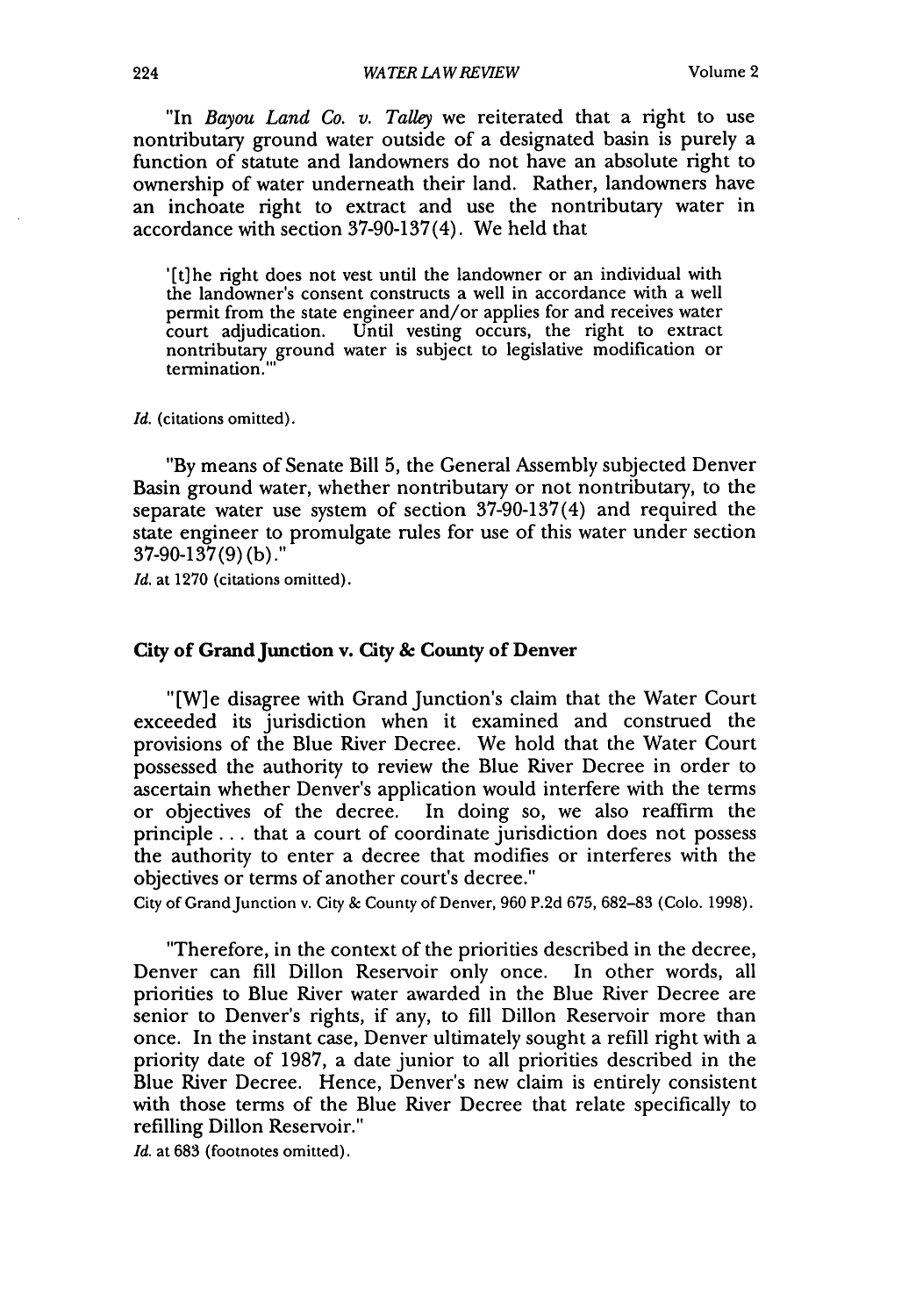"Furthermore, Denver's claim to a refill right at Dillon Reservoir was not even among the subjects addressed by the Blue River Decree. The refill right was not, and could not have been, before the Federal Court in 1955 because Denver's first appropriation date for the refill of the reservoir was 1965. As the Water court explained, the Federal court in the Blue River Decree addressed only those relative priorities at issue at the time of adjudication. The Federal Court enjoined the parties from asserting in the future any priorities different from those described in the Blue River Decree. Accordingly, the Federal Court has thwarted subsequent efforts by Denver to modify, intentionally or otherwise, the United States' senior rights to Blue River water." Id. at 684.

"The Federal Court's continuing jurisdiction is limited to the purpose of effectuating the objectives of the Blue River Decree .... Denver's refill right does not interfere with the objectives of the Blue River Decree because Denver's refill right is subject to all of the provisions of the Blue River Decree .... Consequently, Denver's application for a refill right with respect to Dillon Reservoir did not implicate the Federal Court's exclusive jurisdiction to implement the Blue River Decree. We hold, therefore, that the Water Court possessed subject matter jurisdiction over Denver's application." *Id.* at 685.

#### **City of** Lafayette v. New **Anderson Ditch Co.**

"The conditional decree contemplated that Lafayette would not obtain an absolute decree if it no longer had a lawful right to divert water through the Anderson Ditch. Lafayette did not meet this test because at the time of the trial and the entry of the proposed absolute decree, Lafayette had no legal right to exchange water using the Anderson Ditch for application to beneficial use.

Lafayette argues that the water court improperly injected an additional requirement for the perfection of a conditional water right by requiring the applicant to possess facilities to transport the water when it ruled that 'absent a permanent means of transport[ing] water, there can be no absolute water right.' We agree with Lafayette that the water court's ruling is inaccurate, since Colorado law contemplates that legal arrangements for a means of diversion may be perpetual or for a term of years. Consistent with the terms of the stipulation between these parties, we have concluded that the water court was correct in declining to enter an absolute decree following trial, because Lafayette then had no legal right to use the point of diversion identified in the decree.

In conclusion, we hold that Lafayette demonstrated reasonable diligence in developing the rights set forth in the 1987 decree, and that the water court properly continued Lafayette's conditional rights